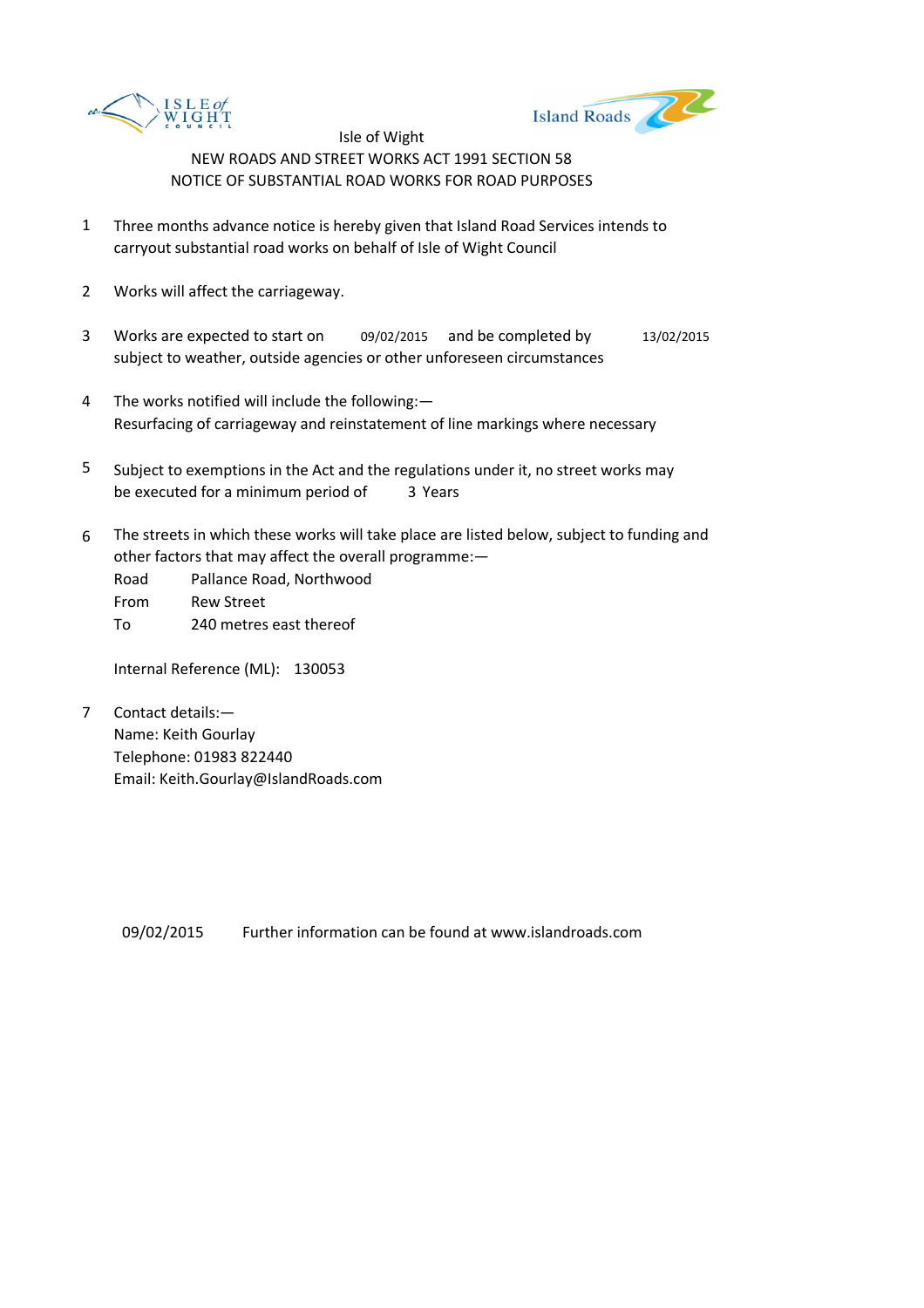



- 1 Three months advance notice is hereby given that Island Road Services intends to carryout substantial road works on behalf of Isle of Wight Council
- 2 Works will affect the carriageway.
- 3 Works are expected to start on 09/02/2015 and be completed by 13/02/2015 subject to weather, outside agencies or other unforeseen circumstances
- 4 The works notified will include the following:— Reconstruction of carriageway and reinstatement of line markings where necessary
- 5 be executed for a minimum period of 5 Years Subject to exemptions in the Act and the regulations under it, no street works may
- 6 The streets in which these works will take place are listed below, subject to funding and other factors that may affect the overall programme:—

Road Hale Common, Northwood

- From 700 metres south of Heasley Lane
- To 950 metres south of Heasley Lane

Internal Reference (ML): 410066

7 Contact details:— Name: Keith Gourlay Telephone: 01983 822440 Email: Keith.Gourlay@IslandRoads.com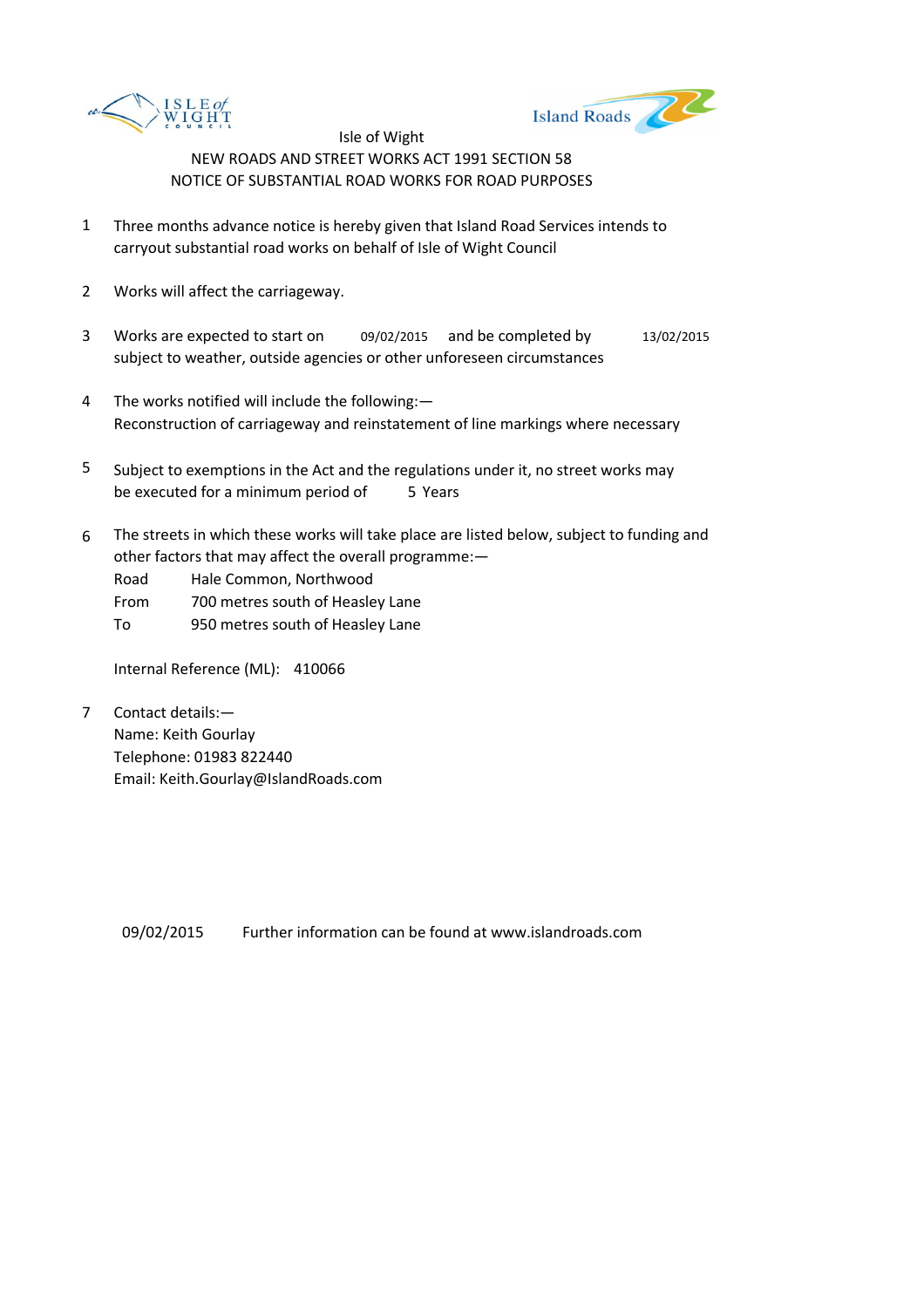



- 1 Three months advance notice is hereby given that Island Road Services intends to carryout substantial road works on behalf of Isle of Wight Council
- 2 Works will affect the carriageway.
- 3 Works are expected to start on 09/02/2015 and be completed by 13/02/2015 subject to weather, outside agencies or other unforeseen circumstances
- 4 The works notified will include the following:— Reconstruction of carriageway and reinstatement of line markings where necessary
- 5 be executed for a minimum period of 5 Years Subject to exemptions in the Act and the regulations under it, no street works may
- 6 The streets in which these works will take place are listed below, subject to funding and other factors that may affect the overall programme:—

Road Hale Common, Northwood

- From 350 metres south of Heasley Lane
- To 700 metres south of Heasley Lane

Internal Reference (ML): 410065

7 Contact details:— Name: Keith Gourlay Telephone: 01983 822440 Email: Keith.Gourlay@IslandRoads.com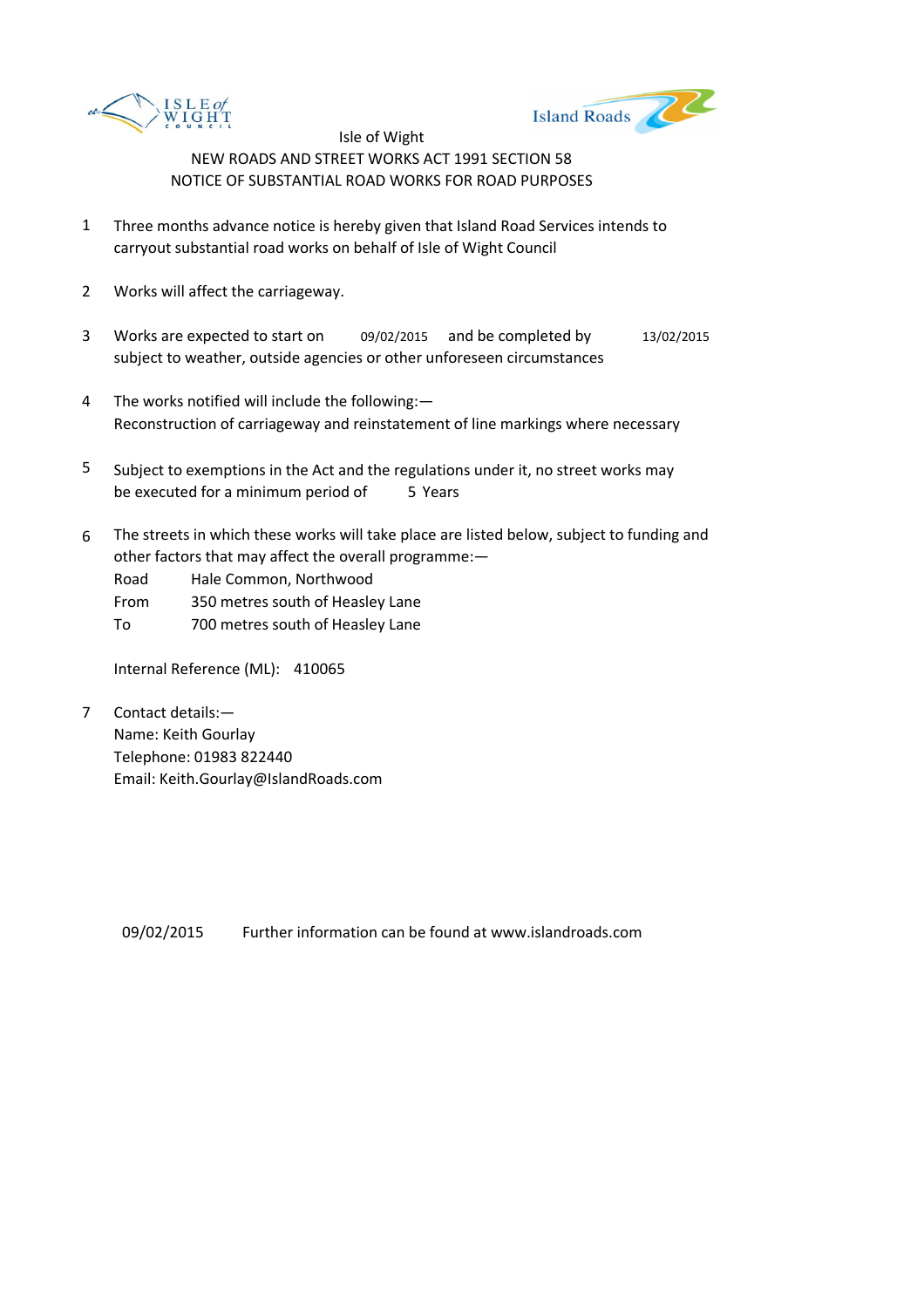



- 1 Three months advance notice is hereby given that Island Road Services intends to carryout substantial road works on behalf of Isle of Wight Council
- 2 Works will affect the carriageway.
- 3 Works are expected to start on 09/02/2015 and be completed by 13/02/2015 subject to weather, outside agencies or other unforeseen circumstances
- 4 The works notified will include the following:— Reconstruction of carriageway and reinstatement of line markings where necessary
- 5 be executed for a minimum period of 5 Years Subject to exemptions in the Act and the regulations under it, no street works may
- 6 The streets in which these works will take place are listed below, subject to funding and other factors that may affect the overall programme:—

Road Pallance Road, Northwood From Wyatts Lane

To Nodes Road

Internal Reference (ML): 130058

7 Contact details:— Name: Keith Gourlay Telephone: 01983 822440 Email: Keith.Gourlay@IslandRoads.com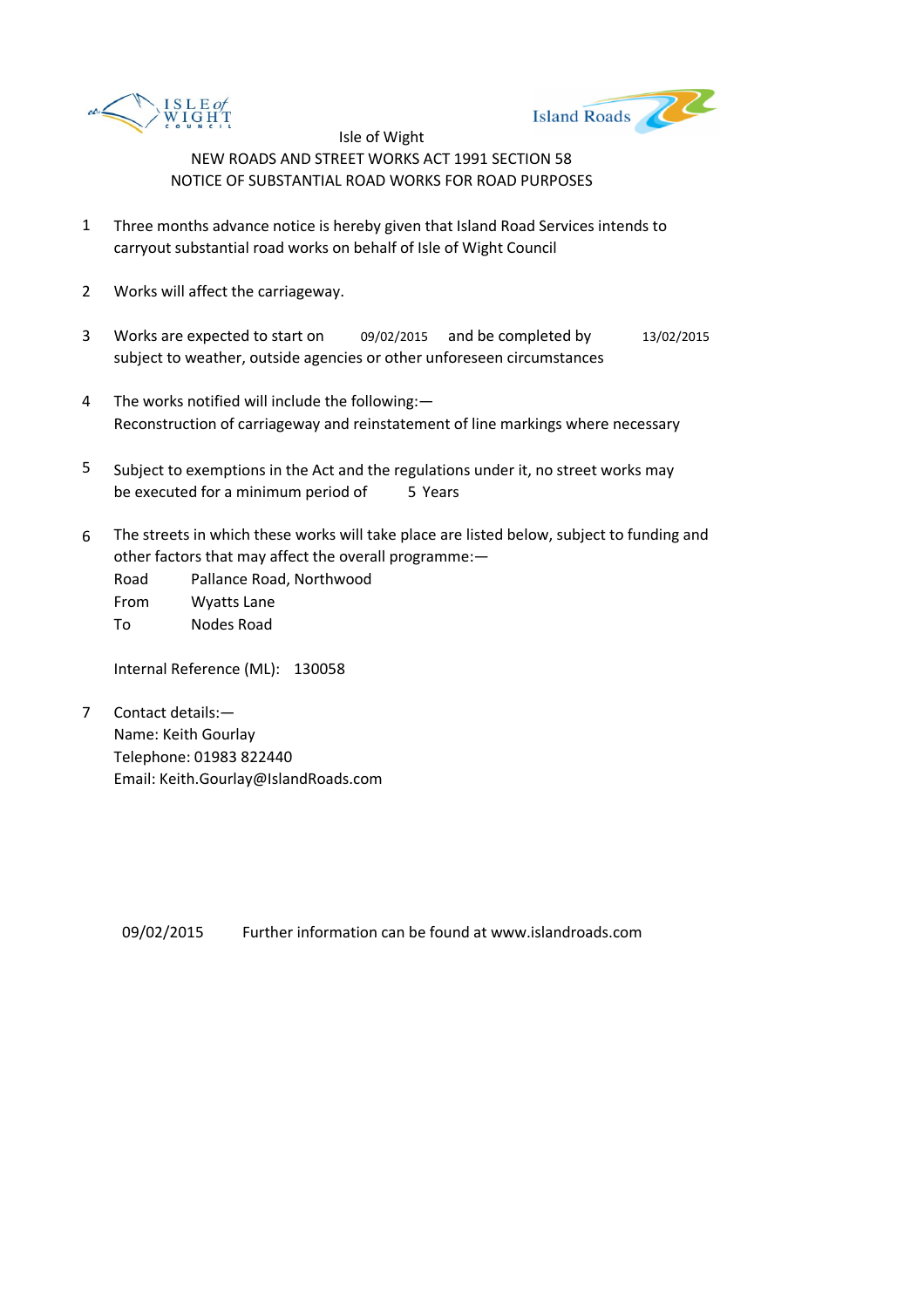



- 1 Three months advance notice is hereby given that Island Road Services intends to carryout substantial road works on behalf of Isle of Wight Council
- 2 Works will affect the carriageway.
- 3 Works are expected to start on 09/02/2015 and be completed by 13/02/2015 subject to weather, outside agencies or other unforeseen circumstances
- 4 The works notified will include the following:— Resurfacing of carriageway and reinstatement of line markings where necessary
- 5 be executed for a minimum period of 3 Years Subject to exemptions in the Act and the regulations under it, no street works may
- 6 The streets in which these works will take place are listed below, subject to funding and other factors that may affect the overall programme:—

Road Pallance Road, Northwood

From Woodside Close

To Wyatts Lane

Internal Reference (ML): 130057

7 Contact details:— Name: Keith Gourlay Telephone: 01983 822440 Email: Keith.Gourlay@IslandRoads.com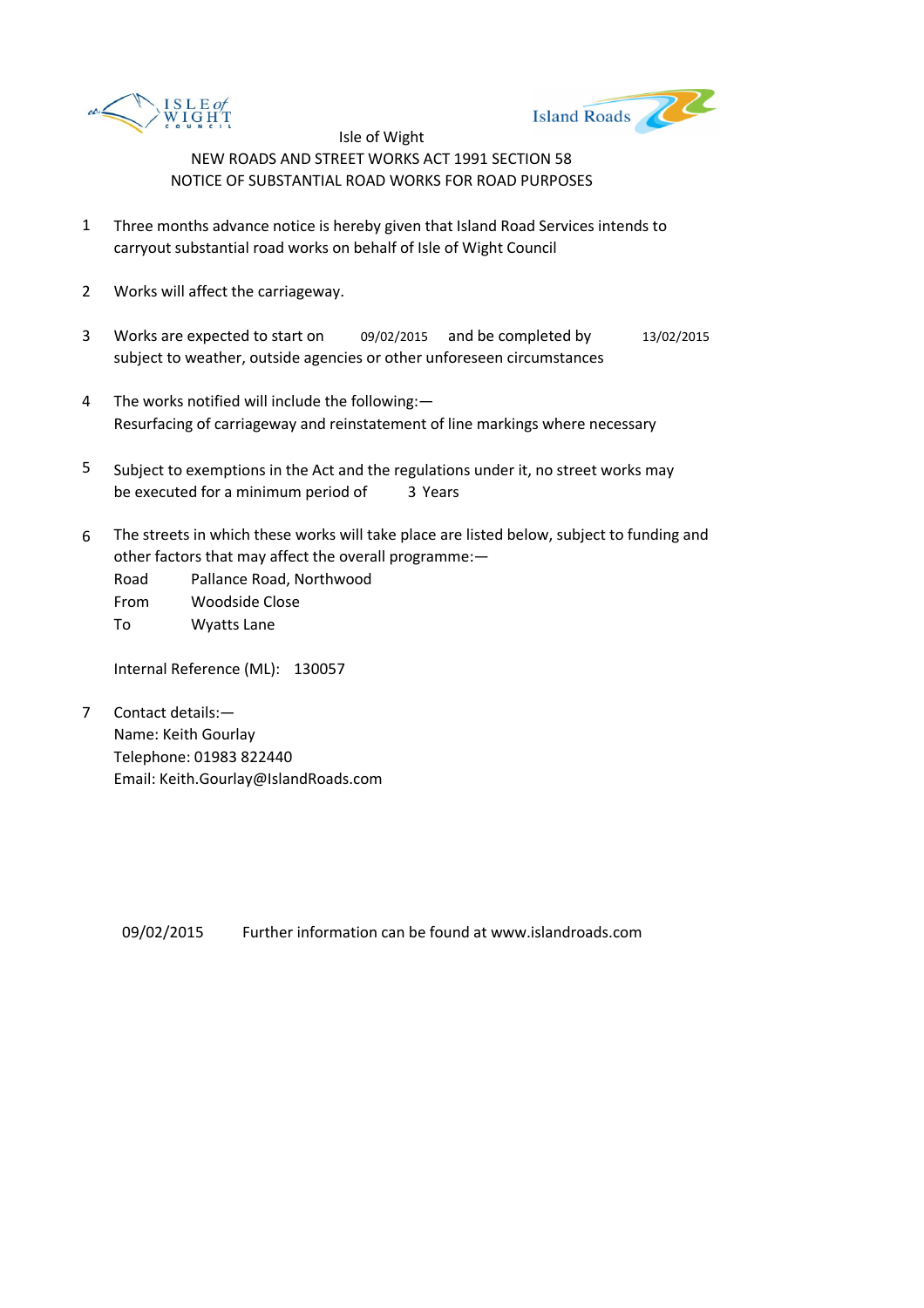



- 1 Three months advance notice is hereby given that Island Road Services intends to carryout substantial road works on behalf of Isle of Wight Council
- 2 Works will affect the carriageway.
- 3 Works are expected to start on 09/02/2015 and be completed by 13/02/2015 subject to weather, outside agencies or other unforeseen circumstances
- 4 The works notified will include the following:— Resurfacing of carriageway and reinstatement of line markings where necessary
- 5 be executed for a minimum period of 3 Years Subject to exemptions in the Act and the regulations under it, no street works may
- 6 The streets in which these works will take place are listed below, subject to funding and other factors that may affect the overall programme:—

Road Pallance Road, Northwood

- From 250 metres northeast of Pallance Lane
- To Woodside Close

Internal Reference (ML): 130056

7 Contact details:— Name: Keith Gourlay Telephone: 01983 822440 Email: Keith.Gourlay@IslandRoads.com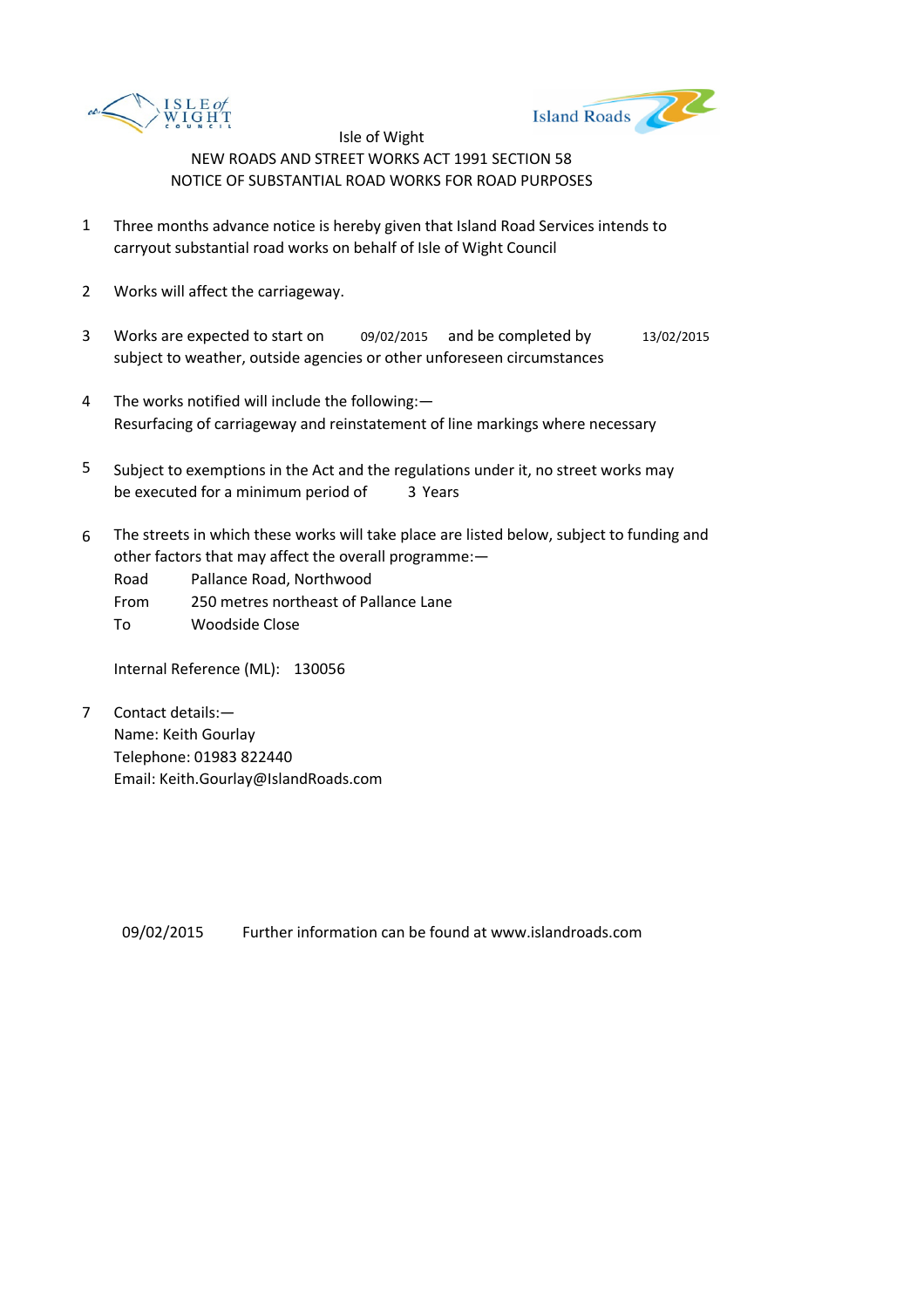



- 1 Three months advance notice is hereby given that Island Road Services intends to carryout substantial road works on behalf of Isle of Wight Council
- 2 Works will affect the carriageway.
- 3 Works are expected to start on 09/02/2015 and be completed by 13/02/2015 subject to weather, outside agencies or other unforeseen circumstances
- 4 The works notified will include the following:— Resurfacing of carriageway and reinstatement of line markings where necessary
- 5 be executed for a minimum period of 3 Years Subject to exemptions in the Act and the regulations under it, no street works may
- 6 The streets in which these works will take place are listed below, subject to funding and other factors that may affect the overall programme:—
	- Road Pallance Road, Northwood
	- From Pallance Lane
	- To 250 metres northeast thereof

Internal Reference (ML): 130055

7 Contact details:— Name: Keith Gourlay Telephone: 01983 822440 Email: Keith.Gourlay@IslandRoads.com